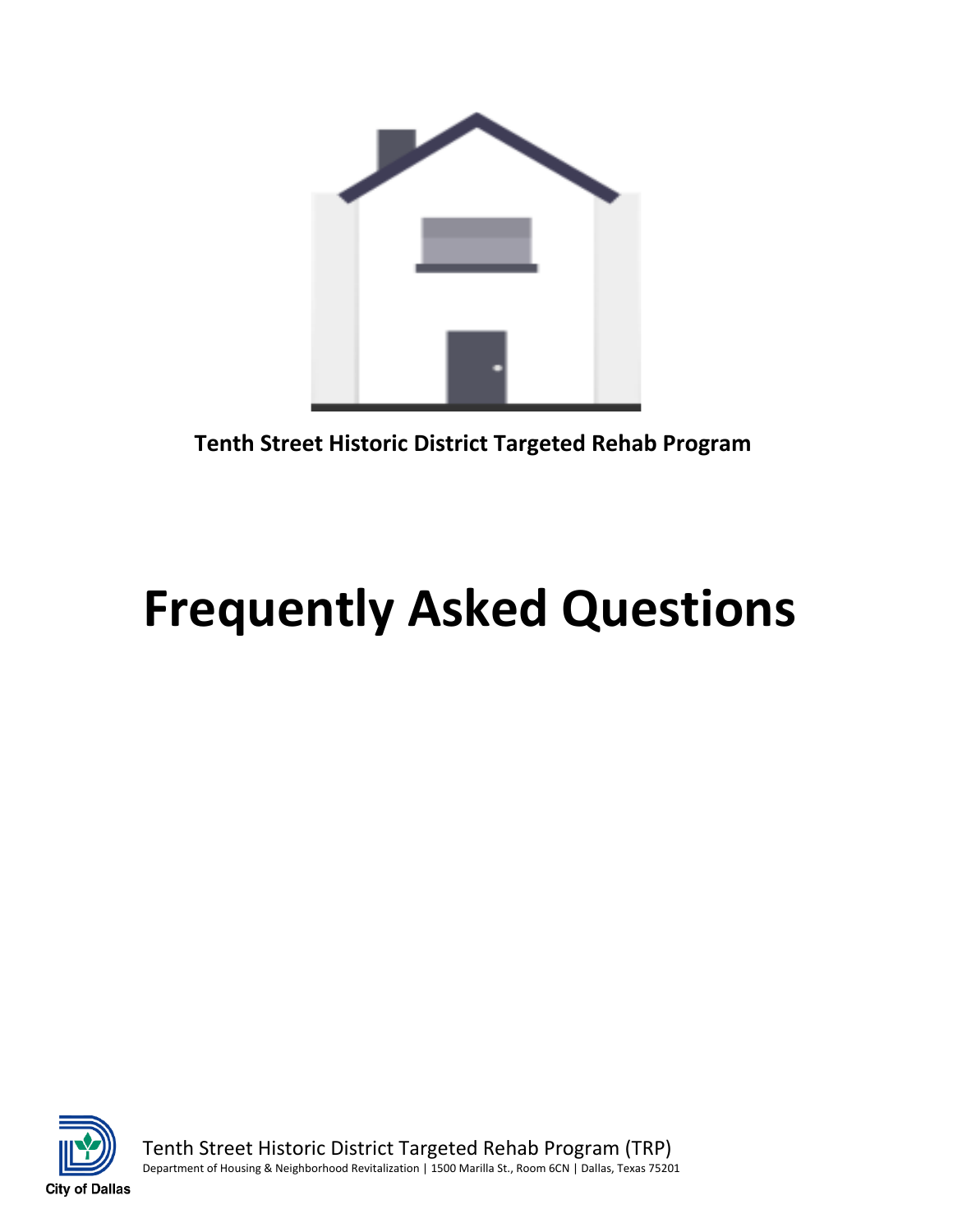# **PROGRAM OVERVIEW**

## **What is the Targeted Rehab Program (TRP) for Historic Tenth Street?**

The Targeted Rehab Program (TRP) for Tenth Street Historic District targets specific needs or issues. Tenth Street Historic District TRP assists homeowners within the Tenth Street Historic District Boundaries, as defined by Ordinance #22852, who have home improvement needs but are financially unable to address them. The TRP Program is intended for the primary structure with a focus on exterior elements of the home.

## **How much assistance can I receive?**

An applicant can receive up to \$20,000 in repairs depending on the repairs needed.

## **What are the assistance terms?**

The Program offers a Grant with deed restrictions. The terms of the deed restrictions include a 5 year affordability period which encourages the homeowner to continue living in their home for the period of five years. If the homeowner is to transfer the property, a portion of the grant would be due back to the City of Dallas. The grant is forgiven over the course of five years.

### **Approximately how many homes can get repaired?**

The grant funding may serve at least 35 homes. However, the amount of homes served depends on the grant awarded per property.

## **What is the opening and closing date for the program?**

The program will open December 11, 2020 and will close January 8, 2021

## **When does construction begin?**

The estimated time frame for construction is Spring 2021.

# **ELIGIBILITY**

## **Who is eligible to apply?**

#### **Both the homeowner and the home must be program eligible.**

**Homeowner:** The homeowner must live within the Tenth Street Historic District Boundaries as defined by Ordinance #22852, be at 80% of the Area Median Family Income (AFMI), live in the home as their primary residence, have a clear title and be current on property taxes and mortgage payments. Priority shall be given to applicants who have not participated in any City repair, rehabilitation or reconstruction program previously. If the Applicant is in their affordability period under any other program, then they will be denied. **Property:** The home must be a detached single-family dwelling, owner-occupied and be located within the Tenth Street Historic District Boundaries as defined by Ordinance #22852**.** Eligible improvements under the Tenth Street TRP are intended for the primary structure, prioritizing exterior elements of the house. The City has the authority to determine what the necessary repairs will be and has the discretion to deny repairs that exceeds cost repair limits.



Tenth Street Historic District Targeted Rehab Program (TRP)

Department of Housing & Neighborhood Revitalization | 1500 Marilla St., Room 6CN | Dallas, Texas 75201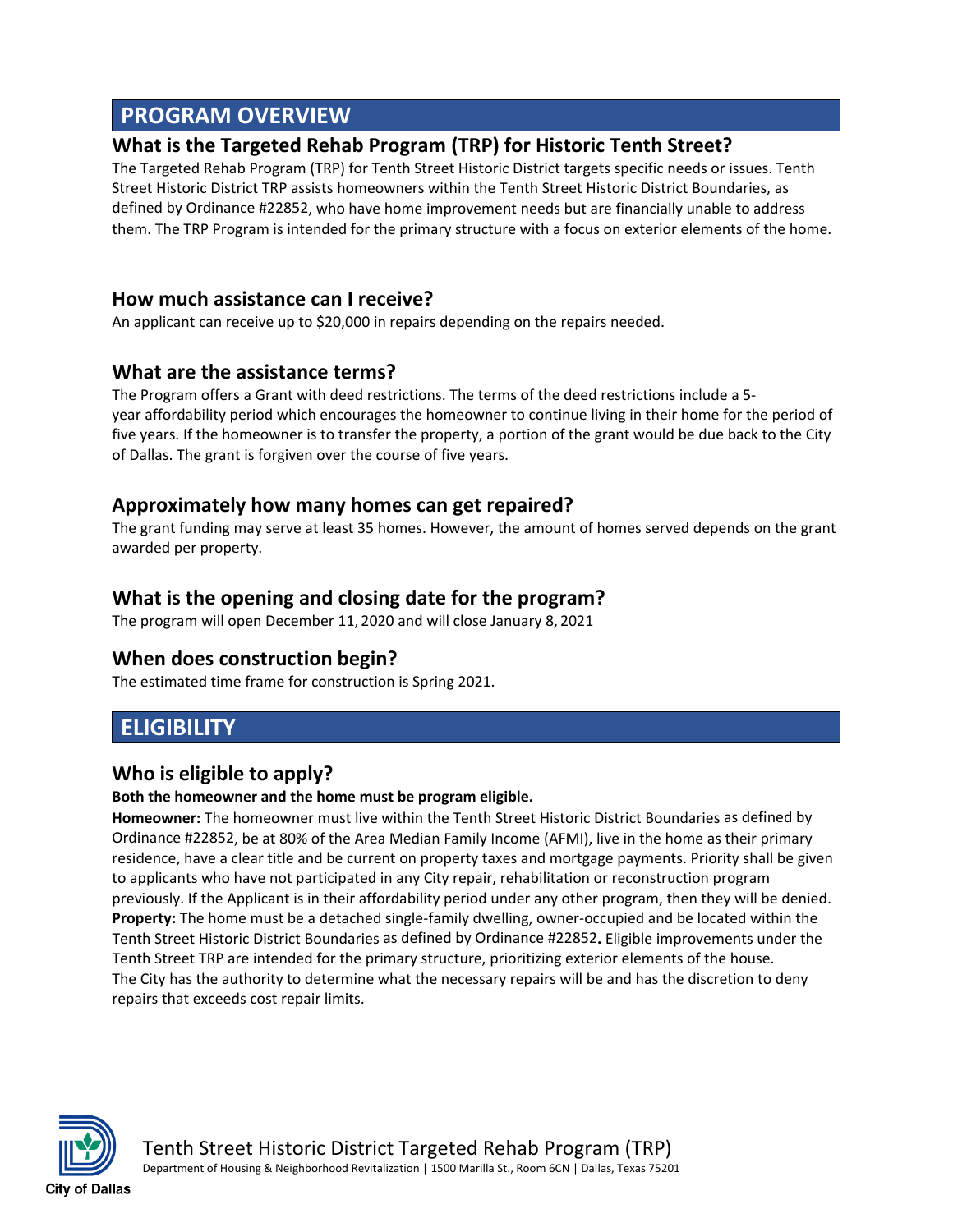# **REPAIRS**

## **What are the eligible Repairs?**

See below for a list of targeted repairs.

#### **Structural Repairs**:

- Correction of exterior code violations and elimination of specific conditions detrimental to public health & safety identified by the City.
- Foundation repair / leveling
- Roofing repair /replacement / soffit
- Major Electrical or Plumbing
- Any item determined eligible by the Director that aligns with the overall TRP policy.

#### **Routine Maintenance (all exterior):**

- Accessibility repairs and install of ramps, handrails, or repairing walkways
- Exterior material repair / replacement (siding, repointing, painting)
- HVAC repair / replacement
- Plumbing (exterior gas, sewer, water lines)
- **Entry Doors**
- Windows
- Gutters and downspouts
- Garage doors
- Water heater
- Flooring repair
- **Stairs**
- Flatwork
- **Electrical**
- Any item determined eligible by the Director, that aligns with the overall TRP policy

# **APPLICATION PROCESS**

## **How Can I access an application?**

You may download the application online at www.dallashousingpolicy.com, or get an application from the following organization starting on December 11, 2020 anytime between 2 and 7pm:

Eloise Lundy Rec Center **1229 Reverend CBT Smith St Dallas 75203**

## **Where can I drop off the application?**

The application drop-off site is the same location as the location listed above. You may drop off your application as soon as it is complete at the rec center any time before 5pm on January 8, 2021.



Tenth Street Historic District Targeted Rehab Program (TRP)

Department of Housing & Neighborhood Revitalization | 1500 Marilla St., Room 6CN | Dallas, Texas 75201